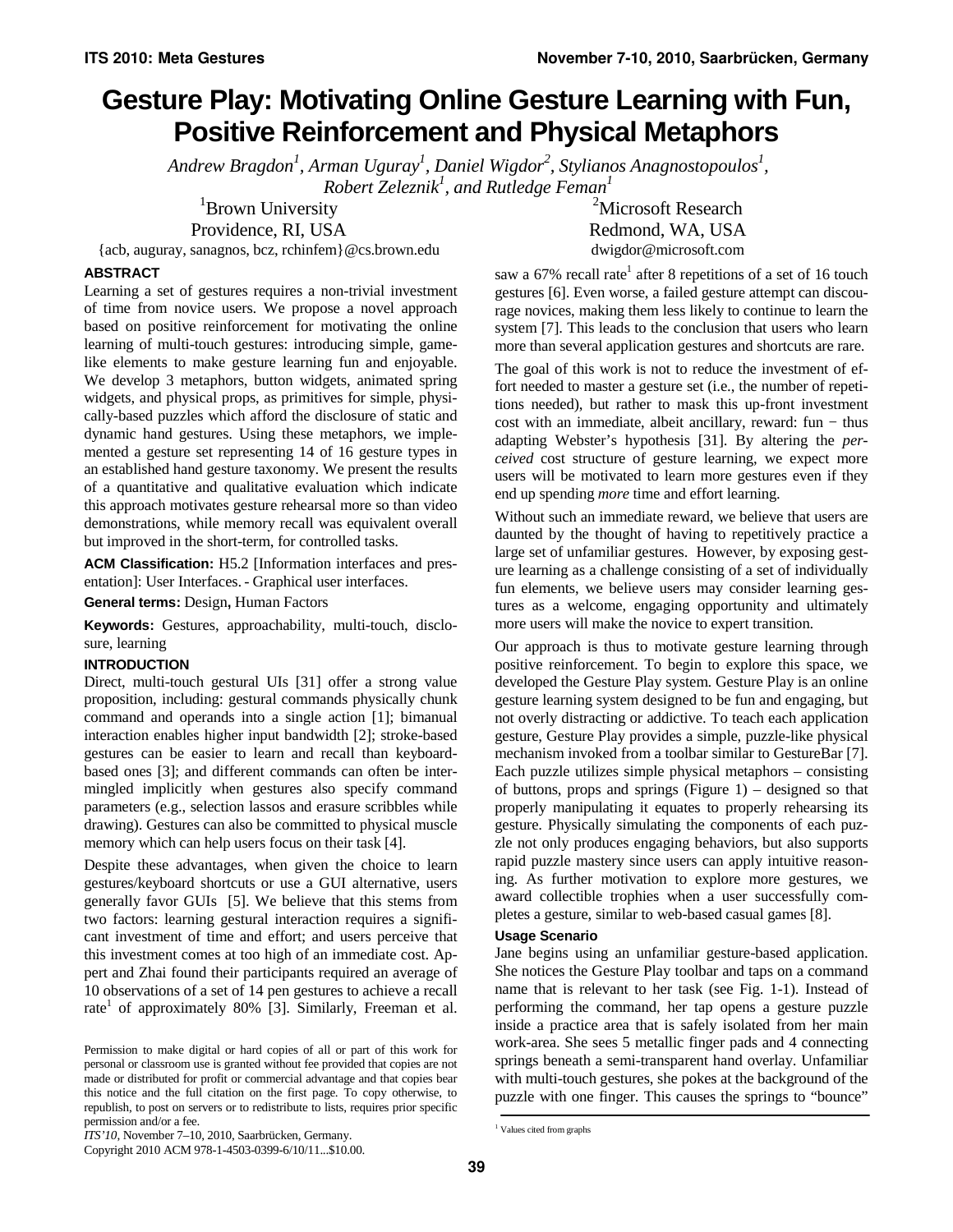enough to focus her attention on the finger pads and hand overlay image (Fig. 1-2). Next, she tries using one finger to drag one finger pad; as it moves, the attached spring extends, turns red (Fig. 1-3) and eventually "slips off" her finger and bounces around losing momentum quickly (Fig. 1-4). Intrigued by this response, she tries placing her hand in the posture indicated by the hand overlay and notices it fade away ure indicated by the hand overlay and notices it fade away (Fig. 1-5). Hesitantly, she starts crumpling her fingers and sees the springs turn green; reinforced, she continues crumpling until a "Nice Job!" tooltip animates onto the screen followed by a notification that she has won a trophy for completing the 5-finger crumple gesture (Fig. 1-6). She lifts her hand from the surface and the springs oscillate back to their original position. Enjoying this experience, she repeats it several times purely for her own amusement. She is then encouraged to attempt several other gestures which reward her with more trophies. Having developed a sense of mastery over the puzzles, she decides to complete her trophy collection by exploring all the system gestures. minon on the finger pais and hand ture images on top of contextual UI mgeats Marking Menus<br>
Wext, she tries using one finger to [4] tends a restricted gesture set as a hyproduct of internation<br>contentum quickly (Fig. 1-4)



Figure 1. Gesture Play usage scenario, see above.

### **Contributions**

We present the design of Gesture Play, a novel online gesture teaching tool that motivates learning through fun, engaging UI elements, along with two evaluations. A quantitative evaluation versus a control indicates that Gesture Play is as efficient as video demonstrations at teaching gestures while being engaging enough that users play with it more spontaneously, for controlled tasks. A qualitative evaluation indicates users prefer Gesture Play over video demonstrations.

# **BACKGROUND AND RELATED WORK**

We review three areas of related work, including: gesture teaching, operant conditioning, and physics-based UIs:

### **Gesture & Accelerator Learning**

Teaching pen gestures has an extensive background. Kurtenbach et al. [9] extended contextual crib sheets of available gestures with traceable *in situ* animated demonstrations. When a Help button is pressed, InkSeine [10] overlays ges-

### **ITS 2010: Meta Gestures November 7-10, 2010, Saarbrücken, Germany**

ture images on top of contextual UI targets. Marking Menus [4] teach a restricted gesture set as a by-product of interacting with a hierarchical, radial menu system. HoverWidgets depict hover path gestures emanating from a common starting point [11]. OctoPocus similarly uses colored feedforward trails to show the next portion of available gestures, as unlikely candidates fade away [12]. GestureBar uses a toolbar to invoke a gesture explorer comprised of a practice area and annotated animations, further showing that purely gesture-based applications could be made approachable [7].

In the area of hand gestures, Charade conveyed gestures to users through a pictogram language [13]. Vogel et al used a video-based tutorial to teach in-air gestures [14]. Brandl et al used a crib sheet-style mechanism to reveal pen and multitouch gestures [15]. Finally, ShadowGuides taught multitouch gestures using a crib sheet in tandem with annotated feed-forward similar to OctoPocus [6] and demonstrated a performance improvement over video-only; however it requires up front training and thus is not walk-up-and-use.

ShadowGuides also proposed a taxonomy of surface gestures gestures and a set of example gestures spanning that taxonomy. We adopted this gesture set and their evaluation protocol of comparing to video-based demonstration.

comparing to video-based demonstration.<br>Each of these systems, except Marking Menus, was evaluated in contexts where tasks could only be performed gesturally. Our work differs by addressing the issue of motivating arbitrary multi-touch gesture learning when familiar and initially simpler non-gestural alternatives are available. initially simpler non-gestural alternatives are available.<br>**Physics-Based UIs**<br>Several projects use physics-driven behaviors as UI ele-

# **Physics-Based UIs**

ments. Early work includes physical treatment of windows [18] and a 3D paper flyer metaphor [19]. Recent examples, BumpTop [20] and "Bringing Physics to the Surface" [21], use a physics engine to create realistic effects. Magic Paper allows users to create and play with 2D physics scenes using pen input and gestures [22]. Jacobs *et al* hypothesize that the appeal of these UIs stems from their being consistent with the user's understanding of the natural world  $-$  a principle dubbed "Reality-Based Interfaces" [23] [23].

### **Affective Computing**

Work in affective computing has previously posited that fun learning experiences may lead students to spend more time in an experience and thus increase learning [24]. This notion is the foundation for Gesture Play, although to our knowledge, has not been applied to online gesture learning. **Operant Conditioning** 

Grossman et al. applied paired-associate learning to accelerating the online learning of hotkeys [5]. We instead approach the problem of motivating learning using operant conditioning theory concepts that we briefly outline [16]:

An operant response is a behavior that is modifiable (increased or decreased likelihood) by its consequences. There are typically four types of consequences:

Positive Punishment: an attempt to decrease the likelihood of a behavior recurrence by presenting an aversive stimulus after the behavior (operant response) occurs.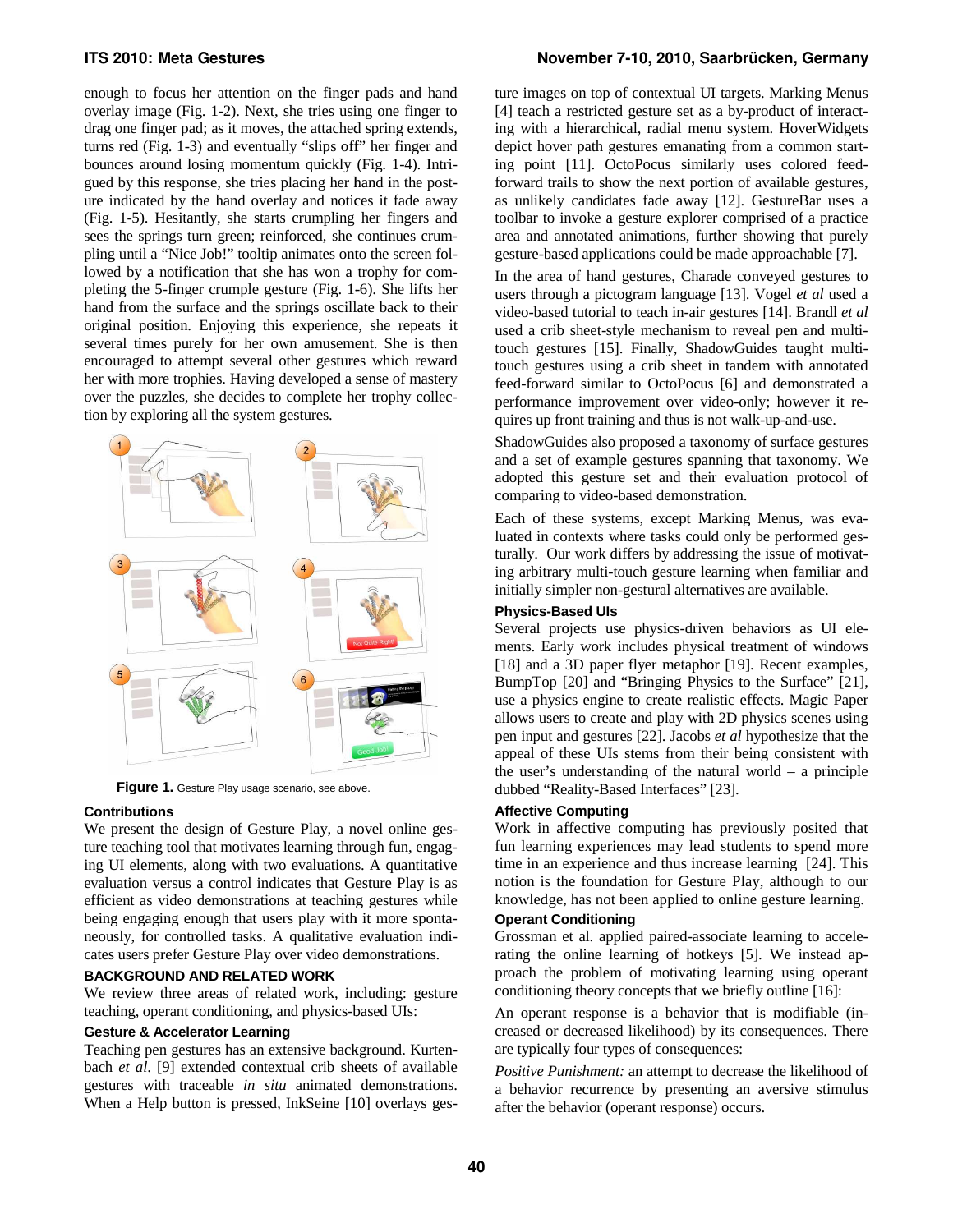Negative Punishment: an attempt to decrease the likelihood of a behavior recurrence by removing an appetitive stimulus after the behavior (operant response) occurs.

Positive Reinforcement: an attempt to increase the likelihood of a behavior recurrence by presenting an appetitive stimulus after the behavior (operant response) occurs.

Negative Reinforcement: an attempt to increase the likelihood of a behavior recurrence by removing an aversive stimulus after the behavior (operant response) occurs.

Under operant conditioning theory, the traditional method of teaching hotkeys could be characterized as negative reinforcement: by learning the hotkeys (behavior), users can avoid using the menu (the aversive stimulus). Since many users learn very few or no hotkeys, Grossman et al explored accelerator techniques. The two best-performing techniques, performing techniques, audio shortcut reminders and disabled menu items in effect utilize negative reinforcement and positive punishment, r respectively, to motivate users to learn the shortcuts. The audio reminder serves as a distracting reminder (aversive stimulus) that the user should learn shortcuts (but still allows them to use the menu) as well as a memory aid`, while the disabled menu presents the user with a dead-end when they attempt to execute a command without shortcuts (punishment).

We note that negative reinforcement and punishment are inherently unpleasant and possibly less motivating to the user in the short term. We therefore argue in favor of positive reinforcement because it has the potential to motivate learning through a pleasant user experience.

Typing tutors and Giraffe [17] are notable applications of positive reinforcement to UI learning. Typing tutors motivate touch typing with gaming elements that make repetitive exercises seem more fun than tedious. Giraffe applied similar techniques to teaching the Graffiti text input language. Both of these approaches require offline learning which we and previous authors believe has disadvantages. Online learning is lightweight and allows the user to learn as few or as many gestures as they want, when they want. This eliminates upfront training, a potential barrier to adoption, by enabling learning-while-doing. We are unaware of prior investigations into making online gesture learning fun or game-like.



Figure 2. (1) Semi-transparent (80% opacity) Hand Overlay Images afford initial gesture hand pose. (2) Incorrect pose does not hide overlay to reinforce differences. (2a) Correct pose hides overlay

# **DESIGN OF GESTURE PLAY**

Our goal is to harness the fun quality of games for a purpose. ESP [25] used this approach for human computation, while our goal is to motivate the user to learn gestures. Webster [32] argues that introducing play may lead to improvements in workers learning computer systems - we apply this notion to learning gestures.

Gesture Play attempts to find a "sweet spot" (based on the MDA framework for difficulty level [30]) in which gaming elements are neither too self-disclosing, in which case users might not feel challenged enough to perform any actions, nor so involved as to make the system become addictive, overly difficult, or off-putting. This sweet spot needs to encourage users to spend just enough time to become actively engaged and to experience amusement, but not more.

# **Design Principles**

We identified four guiding principles for a fun, online gesture learning system:

- Short-Term Fun (G1): individual gesture learning techniques should be fun and engaging
- *Long-Term Fun (G2)*: overall progress learning a gesture set should be rewarded
- *Casual (G3)*: system mechanics should be easy to approach and learn for a broad range of users
- *Minimize Distraction (G4)*: gesture learning should consist of brief, interruptible activities

sist of brief, interruptible activities<br>Our strategy was to conceive of gesture learning as a system of mechanical puzzles, where each could be readily solved in very few attempts (G4). To facilitate approachability (G3), we use only two metaphors, based on " "everyday physical objects" of which users possess *a priori a priori* knowledge – springs (with physical props) and buttons. Such physically-based puzzles allow users to reason about them in a natural way [23] and effectively transform all gestures into physical manipulations [26]. In addition, to encourage repeat interactions interactions (rehearsal), the physically-based puzzles produce engaging animated responses to user input, for both correct and incorrect gesture performances and employ game-like graphics and animations where needed (G1). . To motivate longer-term exploration, we award collectible trophies for each learned gesture (G2). We do not use audio except for a short bell sound when a trophy is awarded (G4).

# **Gesture Play Primitives**

In this section, we present the design elements which comprise Gesture Play, and how they are derived from our design principles. We also describe iterations that are the result of early pilot testing where illustrative. result of early pilot testing where illustrative.<br>Initial Posture Affordance: Hand Overlay Images<br>When a puzzle is first shown, semi-transparent hand overlay

# **Initial Posture Affordance: Hand Overlay Images**

images indicate the initial hand pose (Figure 2). When the user assumes the correct initial pose, the hand overlay fades out. By extension, if a user assumes s an incorrect initial hand pose, the correct hand pose will continue to be visible sideby-side with their actual hand pose, helping to illustrate the difference between what they are doing and what is correct.

difference between what they are doing and what is correct.<br>In initial pilot testing without overlays, users sometimes did not assume the correct initial hand posture. This first led us to add non-realistic depictions via an overlay, similar to [6], and while this improved almost all of the problems, users did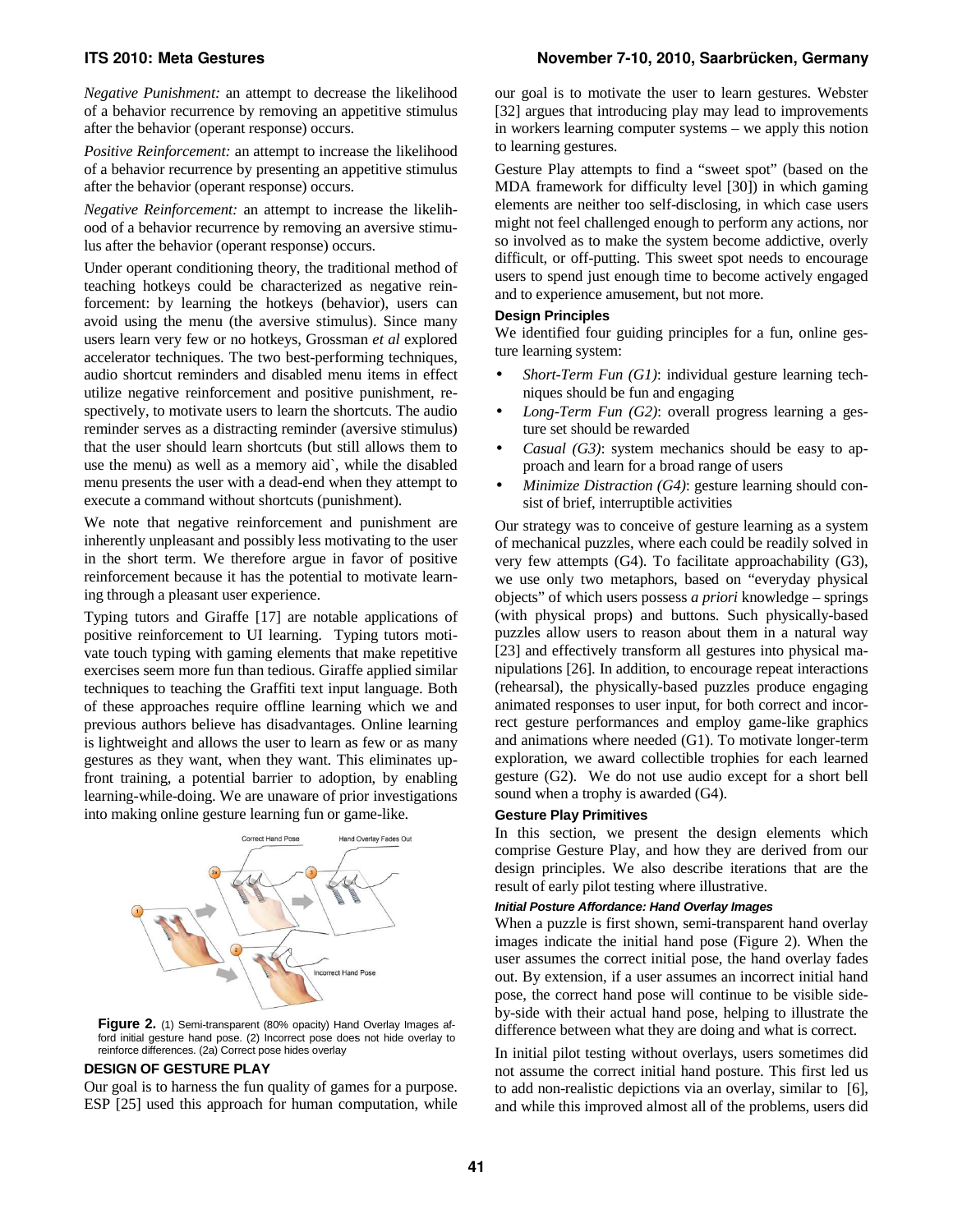occasionally misinterpret the 3-D nuances of the pose, such as whether the palm should be flat on the surface or poised above it. This led us to choose photographic representations to indicate hand placement nuances, such as the 3-D pose of the hand, which addressed this issue.

Once the user's hand is in contact with the display in the proper posture, the system affords the next step of the gesture. Freeman *et al* classifies this next step as either dynamic or static [6]. In the dynamic case, the system must afford some change in the position and/or posture of the hand in contact with the display. In the static case, the system must afford removing the hand from the display.

### **Static Posture Affordance: Button Widgets**

For gestures which require only a static pose, we use the button widget metaphor (Figure 3). Buttons should always be pressed and then released. When one button is pressed (or if the user "misses" and touches the background), any remaining buttons will flash red. Once all buttons are pressed and held, the buttons turn green, indicating the user can release.



Figure 3. (1) Button widget affordance, (2) user places a single finger, causing remaining buttons to light up, (3) (4) adding additional fingers, (5) buttons turn green, success notification is shown.

For gestures involving a particular pose, such as corner hand side or 2-palms flat, a button of a corresponding characteristic shape are shown, e.g. an L-shaped button, or a "mitten"shaped button (Figures 8-H and 8-G). This is similar in nature to that shown in [28]. Distinguishing between dynamic and static gestures at this stage is an innovation over prior work, where users were simply induced to place their hand in the appropriate posture and await further instructions.



Figure 4. Spring widget states: (1) User assumes posture. User extends (2a) or compresses (2b) spring causing visualization to change. (3a) Spring overextends, slipping off user's grip and "bouncing." (3b) User compresses spring fully, and is notified of success completing gesture gesture.

### **Dynamic Posture Affordance: Spring Widgets**

For gestures which require movement following the initial contact, we use the spring widget metaphor (Figure 4). Springs can be connected at each end to an object, typically a contact pad, which can be manipulated by touch input. contact pad, which can be manipulated by touch input Springs are typically pinned to the screen on one end.

We always associate desired movement with compressing a spring, in which case it turns green. If springs are extended, corresponding to a "wrong" movement, they turn red and eventually "slip off" the user's finger. Springs are procedurally animated using a 2-D physics model; dragging a spring's contact pad takes the spring out of equilibrium as it stretches or compresses to maintain attachment to the pad. When the user releases, the spring system is not in equilibrium and it "bounces around" for several seconds dissipating momentum until equilibrium is restored. Touching the background (missing a contact pad), stimulates an "earthquake" effect by briefly taking the spring system out of equilibrium to draw attention to the pads (we observed that novice multi-touch users often "poke" furtively at the display at first). The reactive, simulation nature of the spring widgets produces animated results unique to the user's input.

When a gesture is performed incorrectly, a tool-tip fly-in indicates the performance was "Not Quite Right," much like [7]. When performed correctly, a fly-in says "Good Job".



Figure 5. Physical props afford and constrain input. (1) User assumes posture, (2a) rotates right or (2b) rotates left, causing spring sumes posture, (2a) rotates right or (2b) rotates left, causing spring<br>visualization to change. (3) Incorrect performance causes a notification and spring to bounce when contact is released.

### **Dynamic Posture Affordance: Physical Props**

To clarify interactions and to augment the linear motions implied by springs, we utilize additional physical props for some gestures. Like springs, these props are based on "everyday things" to leverage *a priori*  knowledge about how to interact with them [27]. Unlike springs, they are not interactive by themselves, but become interactive when attached to a spring(s). For instance, the  $5$ -finger rotate gesture puzzle connects a wheel prop radially to a spring ( (Figure 5) to allow rotation about a pivot at its center. Thus, the wheel transduces linear spring motion into circular motion. The opening palm gesture, illustrated with a hand overlay gripping a block of wood which appears to be screwed to the background, indicates that the grip should be opened without moving the palm.

Props also add variety without requiring the user to learn an entirely new metaphor for each gesture. The finger pads mentioned above are essentially very simple props and so in essence, at least one prop accompanies every spring widget.

### **Additional Contact Affordances: Progressive Disclosure Contact Affordances: Disclosure**

For some gestures, such as *1-finger right, add*  $2^{nd}$  *finger pull* down, additional progressive disclosure is needed. For such gestures, we show additional affordances in a feedforward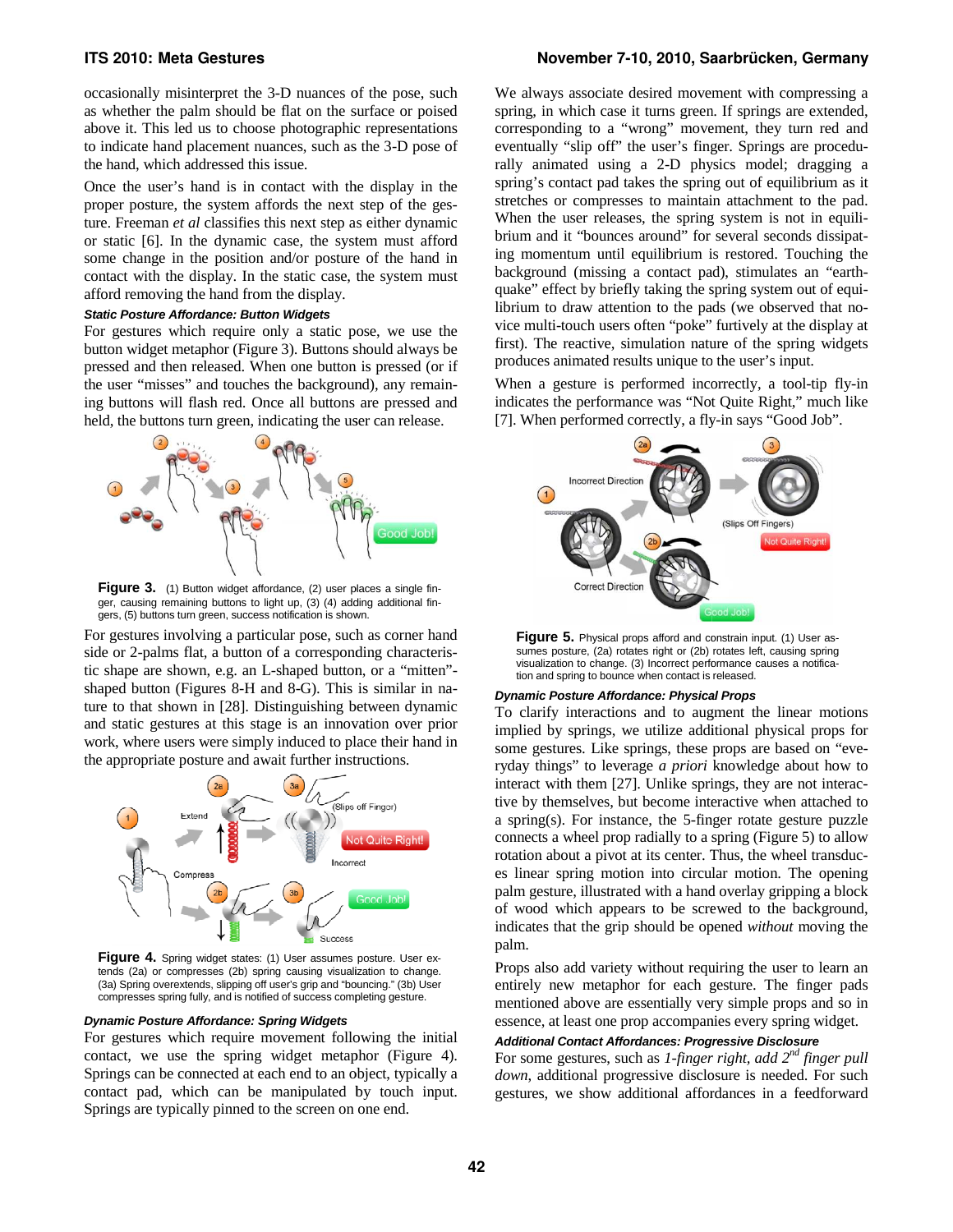[12] manner once they become needed (Figure 6). Once the first part of the gesture is complete, the second part appears with an attention-getting "shrink" animation, showing additional widgets, and a new hand overlay. Feed-forward can also be used with buttons (Figure 9-L). In this example, once the user depresses the button, a second button appears with an animation. A new hand overlay appears showing a second finger pressing the new button. The user then presses this second button, at which point both buttons turn green, indicating the user can release.



Figure 6. (1) User begins compressing spring. (2) Animation displays feedforward of a spring and new hand overlay (not shown). (3) New spring discloses forward of a spring and new hand overlay (not shown). (3) New spring discloses<br>second gesture step. (4) User assumes new posture and completes gesture by compressing springs.

### **Long-Term Engagement: Trophies**

To further motivate users to return to learn more gestures, we To further motivate users to return to learn more gestures, we provide a collectible trophies system. When the user successfully completes a gesture, they are awarded a unique trophy (Figure 7), which includes an icon, name and text, similar to (Figure 7), which includes an icon, name and text, similar to many video games [8]. The trophy eventually collapses into a box which shows the last three trophies earned, a counter indicating how many trophies have been earned, and the total number available. Touching this box opens a full list of all trophies, including grayed-out entries for ones that have not been awarded yet. Trophy names make use of word plays on the original command name, much like video games that award trophies [8].



**Figure 7.** (1) User completes Dog gesture and gets a trophy. (2) User Figure 7. (1) User completes Dog gesture and gets a trophy. (2) User<br>presses trophy button to reveal full trophy list, including ones not yet earned. **Gesture Set** 

We implemented 16 unique gestures (Figure 8), based on the taxonomy-spanning set developed in [6]. Notably, we excluded pure path gestures (e.g. pigtail) because they do not naturally fit the spring metaphor without further extensions further extensions or violations of how springs work in the real world ( *e.g*., springs as complex paths). We leave path gestures to future work, perhaps adapting an OctoPocus-like [12] approach. We also did not implement any gestures that utilize absolute timing information, as these are not covered in  $[6]$ . The 16

gestures implemented in Gesture Play Play represent 14 points in the taxonomy. These 14 gesture types are afforded using the taxonomy. These 14 gesture types are afforded using<br>only spring and button widgets metaphors coupled with physical props where appropriate. Still, some gesture types may require additional metaphors, for instance above-thesurface interactions that involve 3-D information.

Similar to GestureBar, the help system is invoked by means of a persistent toolbar (Figure 1). When a button is clicked, the gesture puzzle for that command is displayed in a practice area; interactions there do not affect the application, so users can safely "play around" as they learn the gesture. users can safely "play around" as they learn the gesture.<br>**Gesture Recognizer Support**<br>Gesture Play is best-compatible with gesture recognizers that

### **Gesture Recognizer Support**

can provide interactive recognition with Boolean output. If the recognizer identifies a partially complete gesture as being wrong, Gesture Play will respond by causing the contact pads to slip off and/or by notifying the user that the gesture was incorrect. Gesture Play provides the recognizer with the context of which gesture the user is learning.

### **IMPLEMENTATION**

Gesture Play was implemented in Windows Presentation Presentation Foundation (WPF) using a Microsoft Surface, with IRcameras for sensing, and a 1024x768 rear-projected screen. The physics setup uses the Farseer 2 2-D physics engine [29].

We wanted the user experience with the spring widgets to produce similar responses no matter which direction direction the user dragged the contact pads. Thus each spring that is visible to the user is implemented as four invisible 2-D spring models where one end of each spring is attached to a common point on the object in question (with the exception of rotational elements, which use two springs). The other end of each spring is attached along a fixed distance away from the common point along 4 cardinal directions (*i.e.*, the springs are arranged in a  $+$  shape centered on the object). While this is not a perfect simulation of reality, in pilot testing we found that this matched the user's anticipated response.<br>Props are manipulated in the following manner: when the Props are manipulated in the following manner: when the user touches the prop, miniature, invisible 2-D spring models attach from each finger contact point, to the touched point on the prop. The approach used in [21] [21] could also be explored.

For simple gestures, the gesture recognition is fully implemented in software. More complex gestures are recognized using a Wizard-of-Oz approach based on that used in [6], in which a Wizard uses a screen (not visible to the user) to perform recognition. As in [6], the screen shows only sensor data from the Surface camera (the Wizard does not see anything a recognition algorithm would not see), using a predefined, consistent recipe for performing recognition. The same Wizard was used for all experiments.

# **EVALUATION**

same Wizard was used for all experiments.<br>**EVALUATION**<br>We hypothesize by breaking up the learning of each gesture into a separate, puzzle, and tying the learning of multiple gestures together through collectible trophies, users will find learning each gesture fun, and also be motivated to return to experience each puzzle and collect the trophies. We further hypothesize that users will perform more gesture rehearsals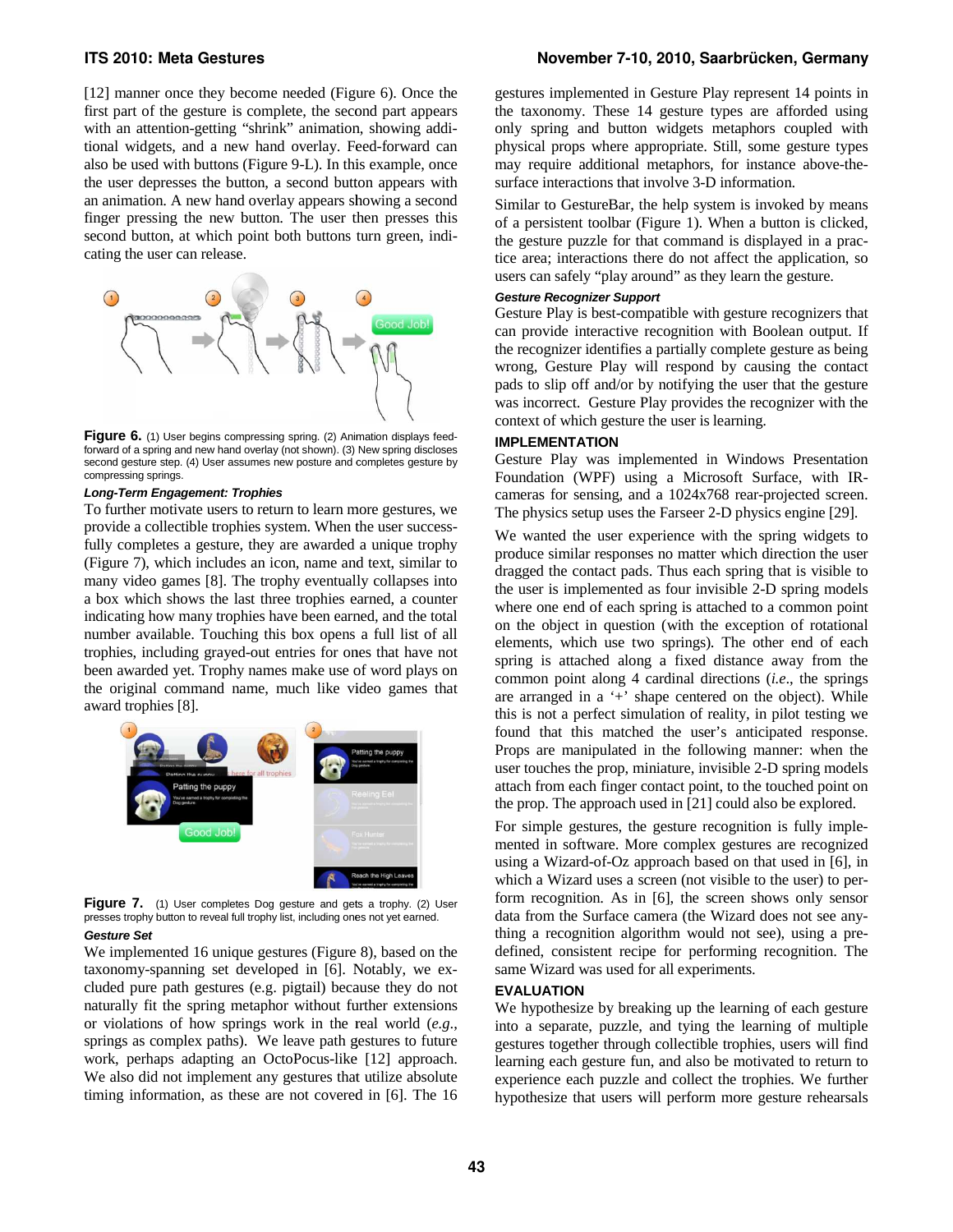

Figure 8. The 16 gestures implemented in Gesture Play, based on the taxonomy from [6]; widget designs are shown with initial postures/hand overlays.

using Gesture Play, as they interact and "play with" the gesture puzzles (thereby rehearsing the associated gesture), than when using video demonstrations (control). Moreover, we hypothesize that recall rates with gesture puzzles will be at least as high as with the control. We also hypothesize that, unlike ShadowGuides and other previous multi-touch gesture teaching methods, Gesture Play will be immediately approachable, not requiring a tutorial on the on-screen visuals before the user can begin to use it. In addition, we hypothesize that despite being slightly more effortful to learn with, that Gesture Play will be preferred by users.

Thus, the goal of our evaluation is to test the following:

*H1*: Gesture Play will be on-par with established techniques in terms of recall.

*H2*: Gesture Play will motivate users to rehearse a gesture

*H3*: Gesture Play will be immediately approachable: users will have few errors on the first attempt to perform a gesture, without being instructed.

*H4*: Gesture Play will motivate users to learn more gestures overall.

*H5*: Despite requiring greater effort in some cases, Gesture Play will be preferred due to its motivational advantages.

To evaluate these hypotheses we conducted two experiments, one quantitative, and one qualitative.

# **EXPERIMENT 1**

Our goal with this experiment was to evaluate H1 (measure recall rates) and H2 (motivate gesture rehearsals). We modeled our methodology after that demonstrated in [6].

## **Participants and Equipment**

We recruited 20 participants (compensated) from the undergraduate population of Brown University (13 female, aged 19-28) using Internet ads. We excluded students majoring in Computer Science and related fields, and advertised widely to get participants from a broad range of backgrounds. Participants had no experience with anything more advanced than an iPhone. Three participants played computer games regularly. Participants used a Microsoft Surface multi-touch computer (see Implementation, above).

### **Study Design**

We used a between-subjects design in which participants were randomly assigned to use either Gesture Play or an alternative teaching tool consisting of video demonstrations, mimicking the baseline tool used in [6] (as in [6], no video was longer than 3 seconds). Videos are activated via an identical toolbar to Gesture Play, and have a replay button.

The current task was displayed at the bottom of the screen; once completed a Next button appeared allowing users to go on to the next task. The concept of a gestural command was explained to users. Unlike with previous multi-touch gestureteaching systems, where participants were taught the annotations and affordances in advance, no introduction to each help system was given other than informing participants it was available and how it could be invoked. The trophy system was disabled in this experiment. As in [6], each gesture was given a neutral animal name, such as "horse" or "cat".

### **Part 1: Learning Performance & Approachability**

The goal of this portion of the experiment was to test H1: that learning performance with Gesture Play will be at least equal to that of the video teaching tool.

After a pre-questionnaire and introductory statement, participants were randomly assigned to one of the two teaching techniques. They were then asked to complete a series of trials, comprising 12 blocks of 16 trials each. Each block contained each of the 16 gestures in a random order. Between blocks, we toggled the availability of the help toolbar,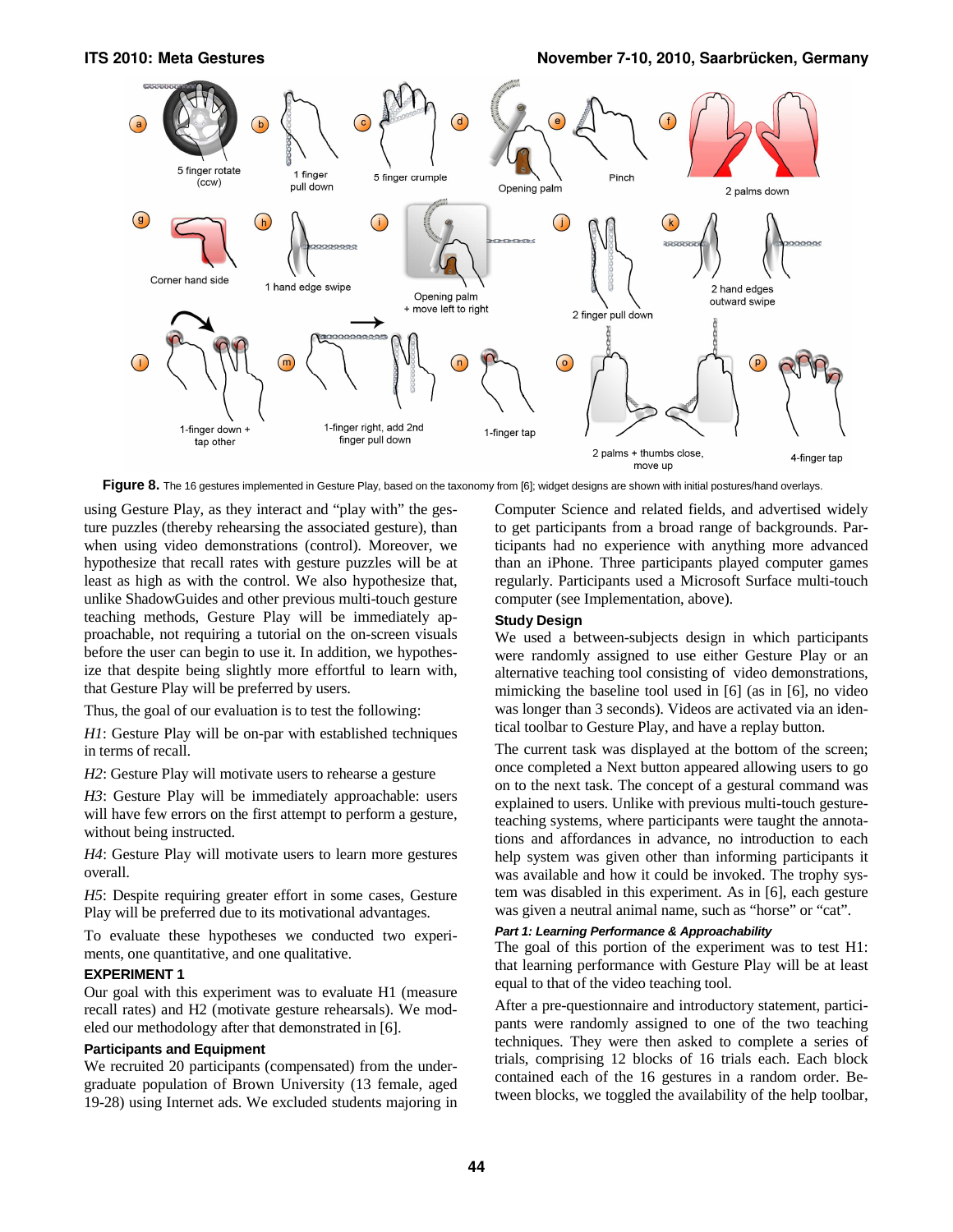providing six blocks of learning trials, and six blocks of memory trials, allowing us to measure recall progressively. As in [6], participants were not asked to memorize the gestures. Since our study differed from [6] in that there were multiple memory trials, we instructed participants to successfully complete a gesture only once in a given trial (preventing uncontrolled rehearsal). During the memory trials, selfrated confidence on a 5-point Likert scale was recorded after each gesture but before the success/failure feedback was shown. Users were required to repeat a gesture until they performed it correctly, or gave up. In summary, our experimental design was as follows:

- 2 learning techniques
- x 10 participants per technique
- x 12 blocks of trials
- x 16 gestures per block
- = 3,840 correct gestures completed

### **Part 2: Propensity for Play**

The goal of this portion of the experiment was to test H2: that users will be inclined to practice gestures more with Gesture Play than with the video teaching tool.

At the conclusion of the 12 blocks, participants were verbally asked to perform 6 gestures using their assigned help system. After each gesture, participants were asked two qualitative questions about their opinion for that gesture. The number of times the user performed the gesture was recorded as a measure of the participant's propensity for play with the tool. We believed that if such propensity existed after completing 192 trials (after which presumably any novelty would have worn off), that would demonstrate a strong effect.

# **Part 3: Questionnaire**

Following Part 2 of the experiment, participants were asked to complete a questionnaire.

The goal of the questionnaire was to determine whether the system they used was difficult to learn, whether they felt it was helpful, and whether the tasks were easy to complete. We also asked them to rate how 'fun' the learning system was. This qualitative feedback can be taken-up by designers in considering the Gesture Play technique.

### **Results**

As our data was non-parametric, discrete, and did not appear to fit a known distribution, we used a 2-tailed Mann-Whitney test to test for differences between conditions

### **Part 1: Learning Performance & Approachability**

Looking at recall rates, there was no significant difference in recall from the memory trials between conditions for memory blocks 2-6 (Figure  $9)^1$ , although the averages for Gesture Play were higher for all trials (an average of 5.02% higher,  $\sigma^2$  $= 4.39\%$ ). Interestingly, there was a significant difference for the first block, with Gesture Play showing 164.3% greater recall  $(Z=2.28, p<0.05)$ ; however, the overall number of gestures remembered was relatively low, just under 25% (not surprising, since they had seen and practiced each gesture just once at that point). Mirroring this, the user ratings of memory confidence on a 5-point Likert scale showed a similar trend, with a higher average rating for Gesture Play in all



Figure 9. (Left) Learning performance; number of gestures recalled vs. block. (Right) Propensity to play: number of gestures performed unprompted in Part 2.

trials (an average of 9.81% higher,  $\sigma^2 = 6.42\%$ ), however these differences were not significant<sup>2</sup>. These results thus support H1: that Gesture Play is at least as effective as established techniques at teaching gestures.

We note that although ShadowGuides showed significantly better recall than the video technique, we observed much better recall for video tutorials than they reported [6]. We posit that this may be due to differences in experimental design or user populations. Gesture Play performance is on-par with ShadowGuides in the number of rehearsals.

We now examine approachability [7]. In particular, we look at the number of failed attempts, on average, it took to get the gesture right during the first trial, when the user was most inexperienced. There was no significant difference between video and Gesture Play  $(Z=1.98, p=0.05)$  (note that this was borderline, but did not satisfy the  $\alpha$ =0.05 threshold). The number of failed attempts was on average quite low for Gesture Play,  $\overline{x} = 0.29$  ( $\sigma^2 = 0.33$ ) and video  $\overline{x} = 0.1$  ( $\sigma^2 =$ 0.15). These results thus also support H3: Gesture Play is approachable without requiring *a priori* instruction on its disclosure mechanisms.

# **Part 2: Propensity for Play**

As described above, after the 192 trials were complete, users were requested to perform 6 gestures and were asked two controlled questions after they performed each. Gesture Play users on average performed the gesture 3.6 times, or 273.7% more than the video control (Figure 9). This difference was statistically significant ( $Z=3.03$ ,  $p<0.01$ ). These results thus support H2: that Gesture Play encourages users to practice the gesture for the sake of interacting with the system.

# **Part 3: Questionnaire**

There was no significant difference between subjects in terms of difficulty to learn the help system  $(Z=0.92,$ p=0.36), the helpfulness/not helpfulness of the help system  $(Z=0.86, p=0.39)$ , and the ease of completing the learning task (Z= $-0.47$ , p= $0.64$ ).

However, there was a significant difference in the responses to the question of how fun or not fun the system was, with Gesture Play participants reporting an average of 4.0 (somewhat fun) versus an average of 3.1 (neither fun nor not fun) for video  $(Z=-2.21, p=0.027)$ . These results support the core fun aspect of Gesture Play in H4.

### **EXPERIMENT 2**

Our goal with this experiment was to directly compare Gesture Play and video demonstrations to collect qualitative

<sup>&</sup>lt;sup>1</sup> Significance values for recall rates for memory block 2: (Z=-0.038, p=0.97), block 3: (Z=0.66, p=0.50), block 4: (Z=-0.24, p=0.81), block 5: (Z=0.08, p=0.93), block 6: (Z=-0.44, p=0.65)]

 $^2$  Significance values for confidence ratings for memory block 1: (Z=0.947, p=0.34), block 2: (Z=0.41, p=0.67), block 3: (Z=0.72, p=0.46), block 4: (Z=0.46, p=0.64), block 5: (Z=-0.64, p=0.52), block 6: (Z=.17, p=.86)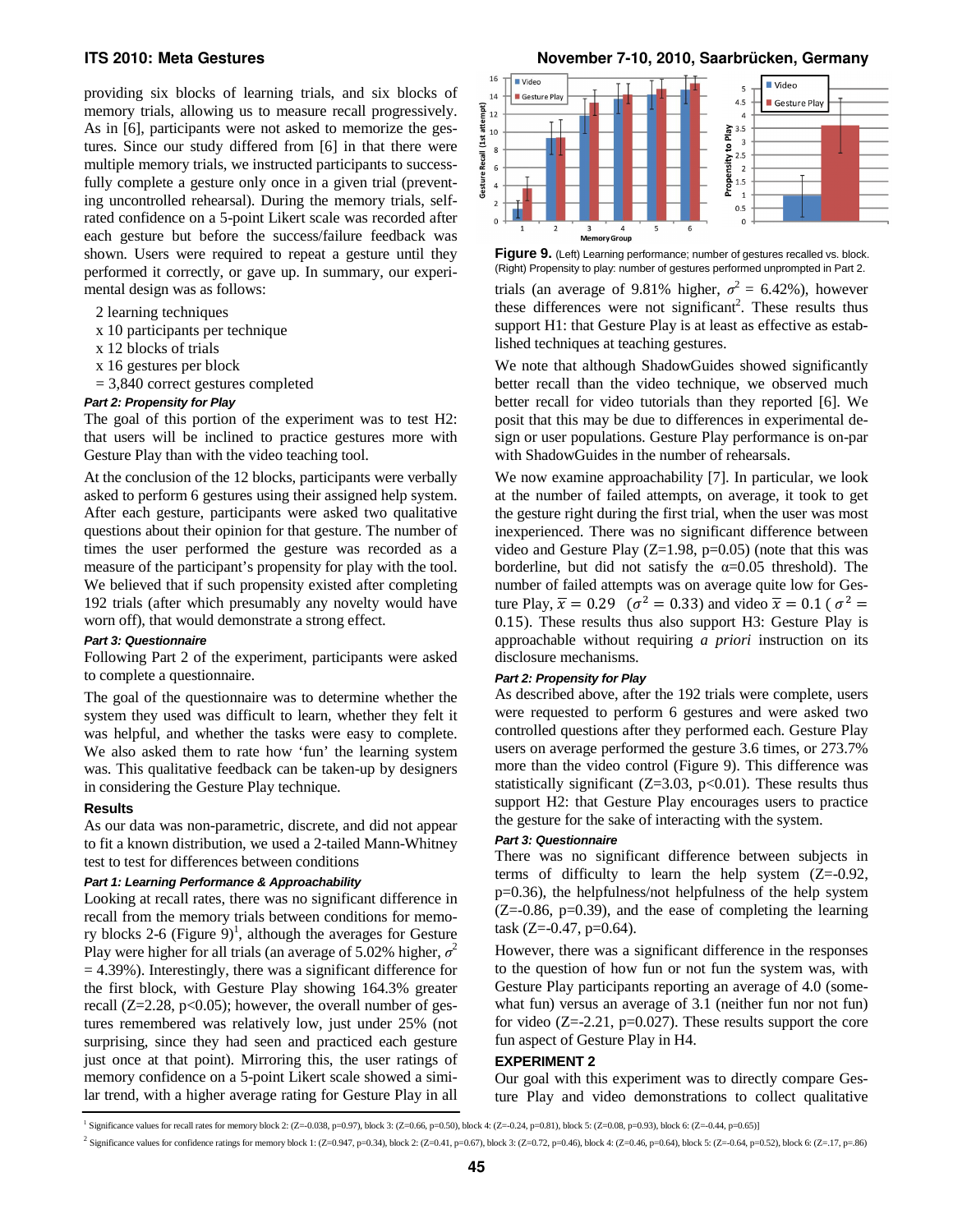feedback as a test of H4 (motivate more learning) and H5 (prefer to previous techniques). Unlike Experiment 1, the Gesture Play Trophies function was enabled. The experiment was meant also to evaluate the difficulty of the Gesture Play system in the context of the MDA Framework's "sweet spot" for difficulty level [30], and provide additional insights into the Gesture Play technique for future implementations. This was accomplished through think-aloud responses, interview questions, and Likert-scale responses.

We recruited 9 participants from the undergraduate population of Brown University (5 female, aged 18-22) using Internet ads (same restrictions as Experiment 1). We used a within-subjects design in which participants executed 8 gestures with Gesture Play, and 8 gestures with the video method. Gestures were randomly assigned to each block for each participant. As with Experiment 1, participants were instructed on the nature of gestural commands but were not instructed on how to use either help system, beyond how to invoke it using the toolbar buttons. Unlike Experiment 1, participants were allowed to 'play' with the system throughout the experiment, and repeat gestures which had been completed correctly. Participants were asked to think-aloud. At the conclusion of the study, which took approximately 40 minutes, participants completed a questionnaire. Where necessary, Gesture Play was referred to by the name "springs help system" and videos as the "video help system." Equipment used was identical to Experiment 1.

## **Results and Observations**

### **User Preference**

8 of 9 participants described Gesture Play as "fun," "engaging," and "rewarding" to solve the "easy puzzles," and that solving puzzles produced a "sense of accomplishment". When asked which of the two help systems they preferred overall, 6 of 9 participants chose Gesture Play, supporting H5. The 3 participants who chose video thought that Gesture Play was "a little more difficult," since the puzzles needed to be solved, and they preferred the minimalist nature of videos.

# **Play as Motivation**

7 of 9 participants stated that the fun and engagement they felt when using the springs would motivate them to try and play with more gestures, thereby learning more total, supporting H4. The 2 participants who chose video mentioned that although Gesture Play was fun, this was not a strong motivating factor for them. 4 of 9 participants felt that with Gesture Play, they felt "less penalized for being wrong".

Unprompted (and unguided), all but 1 participant described Gesture Play as "fun" to use. No participants described the video condition as fun. This gives confidence that the responses for fun were for the teaching system itself and not for gestural interaction in general. In addition, we observed the participants universally "played with" Gesture Play, often executing a gesture numerous times after completing it, unprompted, consistent with Experiment 1. In addition, beyond repeating the gesture successfully, participants often actively explored the range of possibilities for the gesture, and experimented with whether other related motions would be recognized as being part of that gesture.

In contrast, videos generated no repeat performances in virtually all cases. Participants had a very strong tendency to move on to the next gesture after completing each successfully. In the relatively rare cases where participants did repeat a gesture before moving on, in virtually all cases they performed it just 1-2 additional times. 3 of 9 participants mentioned that they did not like waiting for the videos to complete, despite the fact that no video was longer than 3 seconds, and went on to say that they preferred Gesture Play because they were actively engaged the whole time and "did not have to wait." These participants went on to say that it was "annoying" to watch "someone else do a really easy thing and then copy them." One participant stated the video technique "makes you feel like a child, in a bad way." This supports our goal of hitting a "sweet spot" of difficulty as advocated by the MDA framework.

## **Trophies as Motivation**

Three of 9 participants felt the trophy system was interesting and motivating to them, while the remaining two thirds did not feel they were motivating. The participants who were interested in the trophies felt motivated to collect them, with one participant saying that although they had no "actual value" to her they were fun to collect and she felt compelled to do so even though this was somewhat "irrational." Two participants suggested receiving "awards" as part of the trophy system, such as downloadable backgrounds or skins for the application, or even social networking website integration.

All 7 of the users who stated that Gesture Play was more motivating than videos also stated that the puzzle/game-like aspect was the primary source of motivation, rather than the trophies. When asked if they felt trophies would add much to the video help system, participants felt it would add little since they had "no sense of accomplishment" after replicating a motion from video. Participants did feel that the trophies system gave a sense of progress, by which they could measure their own knowledge about a program based on how many trophies had been unlocked.

# **Difficulty and the MDA Sweet Spot**

While 7 of 9 participants preferred Gesture Play, 4 of 9 stated that the videos technique made it easier to learn gestures. As explanation, participants stated that with videos, they were required to "imitate" the video, whereas for Gesture Play they need to "figure it out on your own." Several participants stated that this made Gesture Play more difficult, but later went on to say this made Gesture Play feel rewarding, as predicted by the MDA Framework [30]. Others felt that the Gesture Play puzzles were "easy" and "intuitive." When asked whether the puzzles were too hard, too easy or just about right, 1 of 9 participants felt they were too difficult, 1 of 9 too easy, and 7 of 9 "about right."

In terms of the potential for each help system to be distracting in the context of a real application, no participants felt either would be a serious distraction, while 3 participants felt Gesture Play would be more distracting than videos. These participants said they needed to think more to learn with Gesture Play than with videos.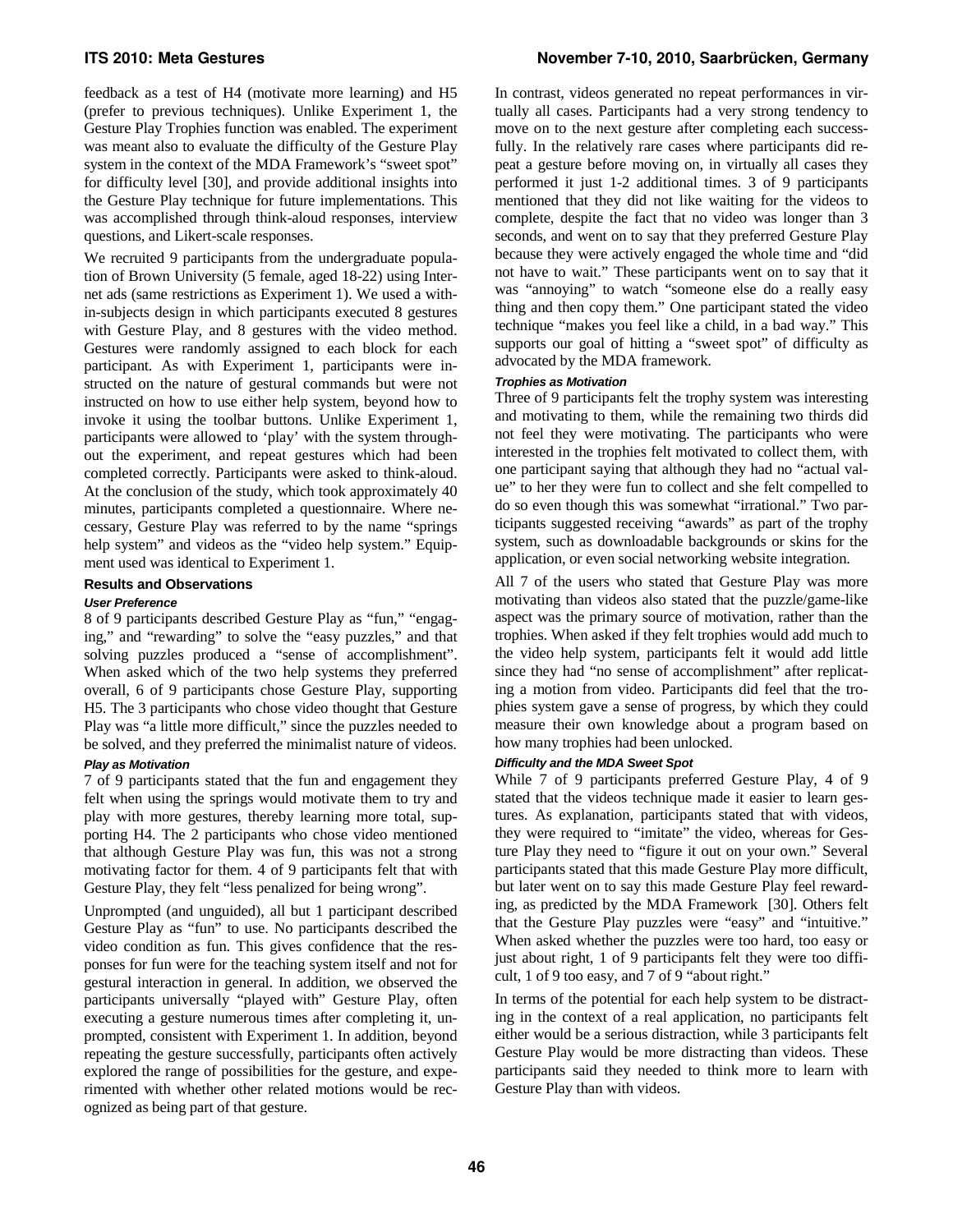### **ITS 2010: Meta Gestures November 7-10, 2010, Saarbrücken, Germany**

# **DISCUSSION**

We believe that the support for our hypotheses gathered in both experiments indicates that Gesture Play can help motivate users to learn gestures and represents a potential improvement over previous techniques.

# **Threats to Validity (Experiment 1)**

The controlled nature of the study places obvious limitations on the generality of results. The fact that participants were tested multiple times in memory trials may have biased them to memorize the gestures more than they would in an actual application; however this effect was equal for both conditions. This effect was ameliorated by the fact that we did not allow users to rehearse or practice each gesture more than once per trial. The population used, university students, may not be representative of other populations. There was no significant difference in self-reported computer expertise between experimental and control groups.

# **Recall, Performance and Approachability**

Gesture Play showed no significant difference in recall rates compared to video in each memory block, though on average the recall was 5.02% higher for blocks 2-6. The exception was the first memory block, in which the difference (164.3%) was significant. This is notable since it shows users can learn the gestures at least as well with Gesture Play as with videos, even though they may think about the gesture puzzle while performing the gesture. Given the improved performance after just one rehearsal, it is possible that with small number of gestures/short usage scenarios, users might learn gestures with fewer rehearsals given that greater levels of processing are required to solve the gesture puzzle. We leave this exploration for future work.

It is also notable that the average number of failed attempts for Gesture Play, on the first trial when the user was first exposed to the system, was so low, 0.29 failed attempts per gesture learned, given the lack of instruction, and the puzzlelike nature of Gesture Play. Indeed, the fact that there was no significant difference between Gesture Play and videos was quite surprising, and suggests that the physical metaphors of spring and button widgets, used in tandem with props, was effective in teaching the gestures, and specifically in communicating the requirements of the gesture, and could support a walk-up-and-use learning scenario, as described in [7].

The number of initial failed attempts differs from [7], however. We attribute this to the fact that we did not simulate a walk-up-and-use scenario on a full-fledged application, and also to the fact that the pen gestures used in [7] were more complex to perform, parameterized, and included a number of essential nuances in each gesture.

# **Perceived Cost Structure and Motivation**

Gesture Play significantly outperformed videos in terms of the propensity to play, and to repeat gestures unprompted, by 273.7% more – even after 192 trials, certainly sufficient time for the novelty of a gestural user interface to wear off. Indeed, it is notable that the "effort" required to repeat a gesture is identical between the video and Gesture Play help systems, since the hand motion on the screen is the same. Thus, since the actual cost structure is identical, it is clear

that Gesture Play lowers the *perceived* cost structure for the user, or conversely, motivates the user to a greater extent to repeat and explore the gesture. This was further borne out by the qualitative study, which showed that all but two participants felt Gesture Play was more motivating to learn gestures overall, and was further preferred as the learning system of choice despite requiring more physical effort.

When taken together, we believe these results strongly suggests that in ecologically valid settings, users would perform the number of rehearsals required to commit gestures to memory, sooner, and with much greater likelihood, using Gesture Play than video-based demonstrations. However, the fun or slightly increased difficulty of Gesture Play might also have distracting side-effects. We believe these initial results motivate future work to explore performance in ecologically valid settings, and with more diverse user populations.

# **Mnemonics & Learning Methods**

Previous work has shown that users remember gestures via mnemonic stories [3]. However, the significant difference in recall rates after one trial may indicate that users initially rely on other methods. We hypothesize that Gesture Play creates stronger initial short-term memory impressions than video demonstrations since users need to think more about the gesture puzzles than the videos. However, we further hypothesize that when users become aware of their need to remember, they begin to create mnemonic stories and the method of presentation becomes far less important for recall. Thus, after the second memory trial, video and Gesture Play perform on par with each other. During interviews at the conclusion of the study, we found that participants from both the experimental and control groups relied primarily on mnemonic stories to remember gestures, and furthermore, that their stories were often very similar despite the major differences between the way the help systems teach gestures. For example, almost all users said they remembered the "horse" gesture because the L-shape hand posture closely resembled "the back of a horse."

# **User Preferences**

Interestingly, despite the advantages that Gesture Play exhibits for motivating gesture rehearsals and providing a fun user experience, 3 of 9 participants still preferred video demonstrations overall. We hypothesize the preference for video was driven by short-term cost structure: videos may require less conscious thought to interpret gestures. This leads us to believe that there are at least two groups of users: those who prefer a fun and thus motivating process, and those who like the "easiest" possible option in the short-term. Further work is needed to confirm this hypothesis.

### **Fun as a Design Principle**

The quantitative study indicated that, between subjects, Gesture Play was significantly more fun (rated 4.0, "somewhat fun") than videos, which were not fun for users (rated 3.1, "neither fun nor not fun"). Our studies also indicate that participants were strongly motivated to perform additional repetitions and explorations of each gesture to experience the fun, amusement, and "sense of accomplishment" produced by